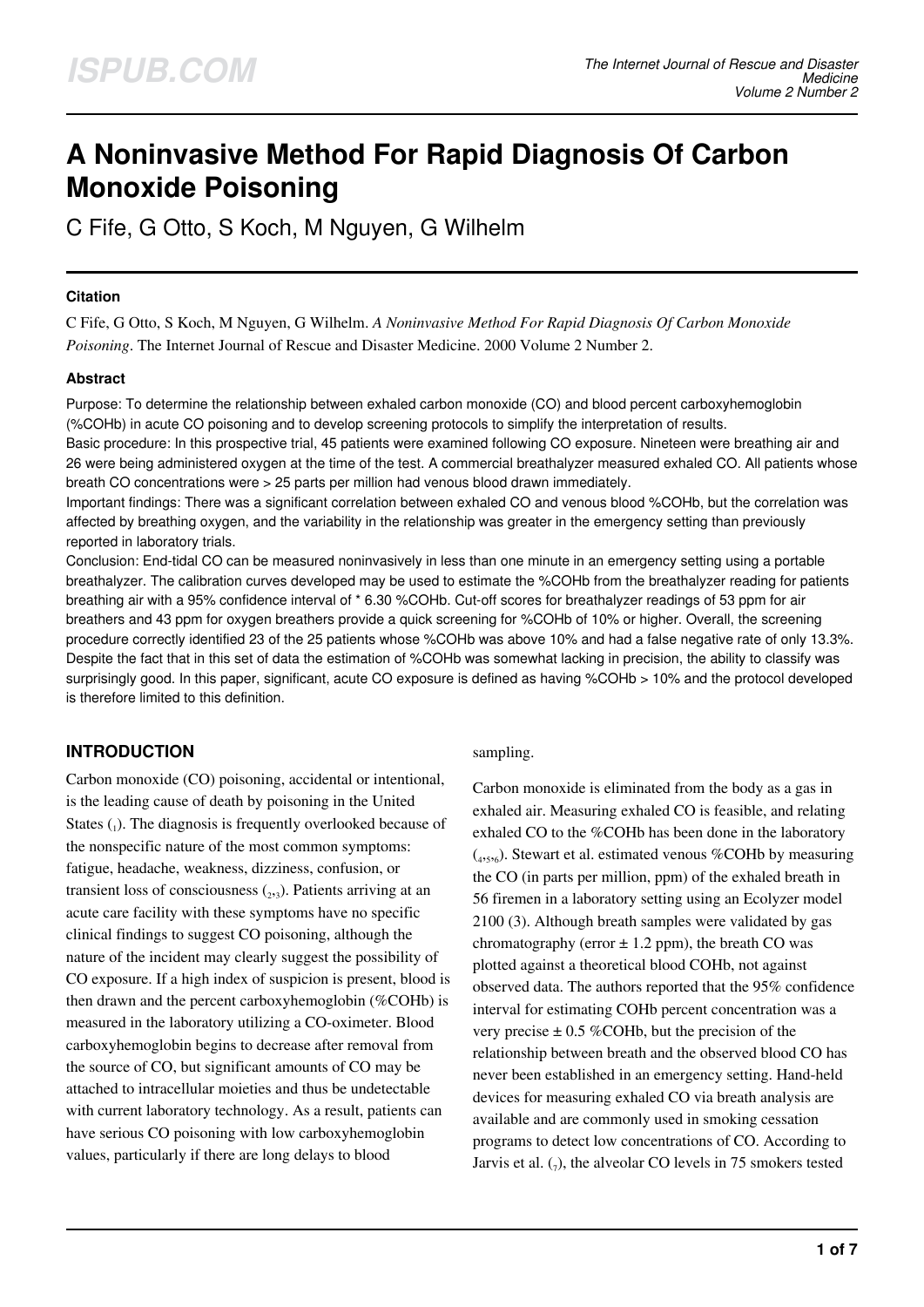with an Ecolyzer EC50 correlated with blood COHb. However, as expected, the data concentrated at the low end of the COHb range (COHb 7%). The Jarvis study was done in a laboratory and used the second sample of alveolar air because it had a higher CO concentration. The Jarvis equation had the same slope as the Stewart equation but a different intercept, perhaps attributable to instrument calibration. The 95% confidence interval was about  $\pm 1.6$ %COHb, three times wider than the Stewart result. In both the Stewart and Jarvis studies, patients were breathing air during the test. Normally, oxygen is administered to anyone suspected of having CO poisoning. It is not known if the Stewart curve calibrated in air is appropriate for patients breathing oxygen.

Our objectives were to determine the relationship between exhaled CO and blood %COHb in acute CO poisoning and to assess the value of the breathalyzer in an emergency setting in which the patient may be breathing either air or oxygen.

# **MATERIALS AND METHODS**

The study protocol was approved by the University of Texas Committee for the Protection of Human Subjects. Because breathalyzer evaluation is noninvasive and all blood tests were medically necessary, written informed consent was not required by our institutional review board. Ten technicians in the emergency medicine center were trained in the use of the Bedfont EC50Toxco portable breathalyzer (Bedfont Scientific, Ltd., Kent, UK), thus sampling technique may have varied slightly. Patients whose circumstances or symptoms suggested CO exposure were verbally instructed in the purpose of the breathalyzer. After the ready light indicated that sampling could begin, patients were asked to hold their breath for 15 seconds and then exhale into the mouthpiece. All patients whose exhaled CO concentrations were 25 ppm (which according to the Stewart curve should correlate with a blood COHb of greater than 6%) had venous blood drawn immediately. While heavy smokers may achieve a blood COHb of 6% or greater, utilizing this value made it unlikely that patients with significant environmental CO exposure would be overlooked. Blood samples were collected in standard purple-stoppered tubes containing ethylenediaminotetraacetate (EDTA) for anticoagulation and were analyzed using a CO-oximeter (Instrumentation Laboratories, Lexington, MA). The interval between breath sampling and blood testing was never more than 10 minutes and the average time to blood sampling was three minutes. Blood and breath samples were not drawn simultaneously

because only patients whose breathalyzer results suggested CO exposure had a clinical indication for blood CO measurement. The method of delivery of supplemental oxygen, if any, was recorded.

Data collected from three patients who experienced difficulty holding their breath for 15 seconds due to dyspnea were excluded from this study because they violated the requirements of the test protocol and are not counted in the 45 patients referenced earlier.

# **STATISTICAL ANALYSIS**

The relationship between alveolar CO and venous blood %COHb in this series of patients was analyzed and compared with the Stewart curve. Simple and multiple regression analyses were used to fit lines through the data collected. Statistical tests were: Student's t-tests on individual coefficients, Fisher's F test on the multiple regression models, or chi-square tests on contingency tables. Significance levels were all  $< 0.01$  except for the oxygen effect, which had a p-value of 0.025 in a sequential F-test. The SPSS statistical software was used to make these computations.

# **RESULTS**

The study population consisted of 45 patients who had complete data entries. Sources of CO included house fires, malfunctioning home heating appliances, intentional automobile exhaust, and accidental environmental exposure to forklift exhaust. When examined, all patients were breathing spontaneously. Symptoms at presentation included headache, dizziness, transient loss of consciousness, palpatations, and subjective shortness of breath. Twenty-six patients had received oxygen either via nasal cannula or by non-rebreather face mask before testing. One severely poisoned patient, defined by transient loss of consciousness, was treated with hyperbaric oxygen therapy. All other patients were treated with 100% sea level oxygen via nonrebreather face mask for periods ranging from 2.5 to 4 hours, until symptom resolution.

# **THE STEWART CURVE**

To evaluate the usefulness of the previously published Stewart calibration curve, we recast it in a more standard form (regression) in which the response variable (%COHb) is on the vertical axis and the predictor variable (breath CO in ppm) is on the horizontal axis. The curve is parabolic, but the equation can be approximated by the linear portion for values of breath CO below 200 ppm.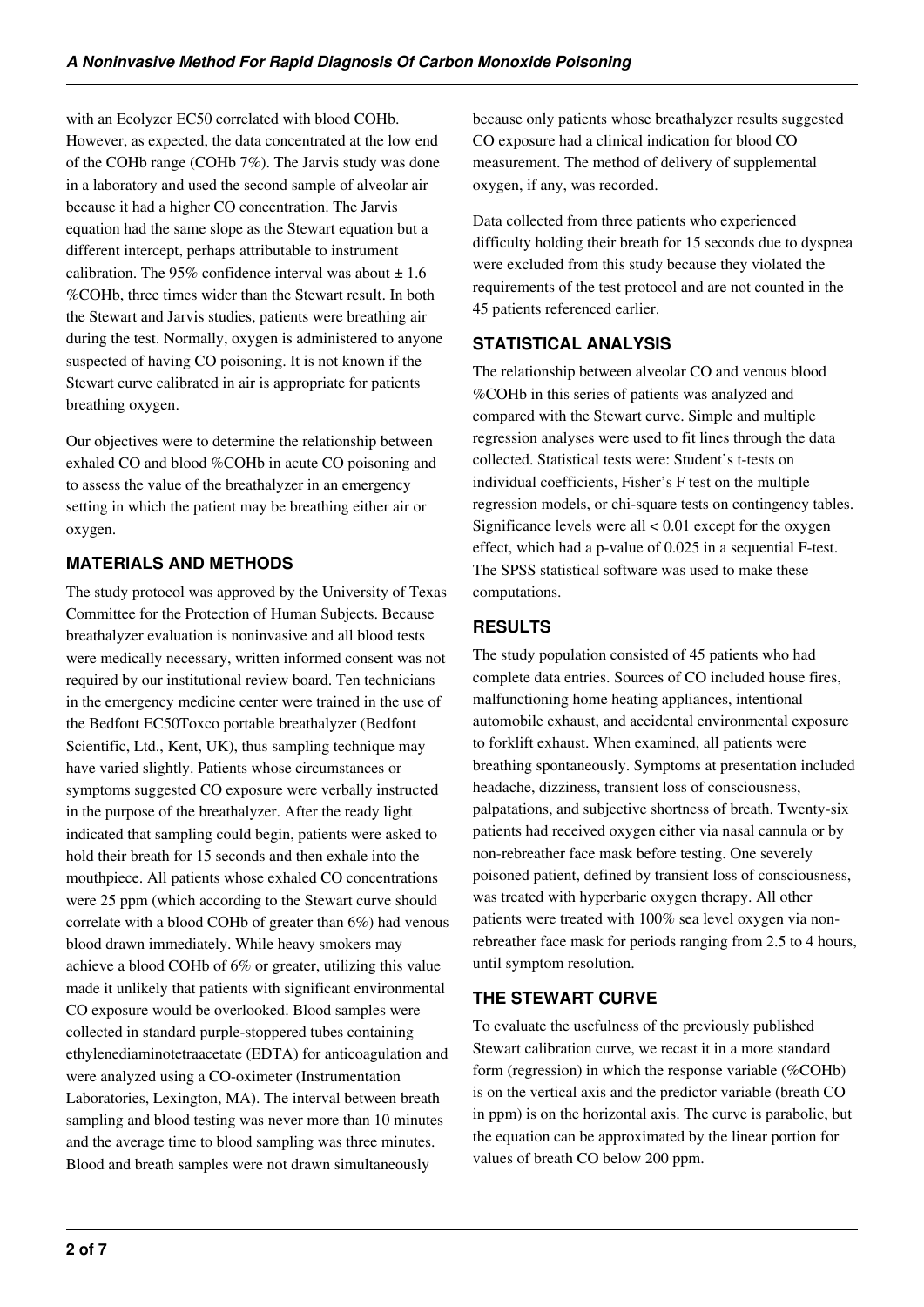#### **THE DATA AND MEASUREMENT PRECISION**

Alveolar CO concentrations by breathalyzer (first sample) and venous COHb values are shown in Table 1 for two classes of patients: those breathing air and those who received oxygen in transit. Six duplicate breath samples were taken among air breathers and are noted in Table 1. The correspondence between these readings was good. The two duplicates taken from patients breathing oxygen through a face mask differed by more than 40 ppm. It is not known why the two oxygen duplicates varied so much. In order to have consistent data, when duplicate samples were taken, the first of the two samples was used (rather than the mean). The only exception was one of the extreme duplicate pairs (5,56) in which the second reading of 56 was consistent with the %COHb, and the first reading was an outlier. An outlier was defined as being more than four standard deviations from the regression line. It is recorded as (56,5) in Table 1 so it will be sorted in the order of the reading used. Two observations in the oxygen data were positioned to have a strong leverage influence on the oxygen curve (based upon statistical leverage statistics). Both were deleted in the calibration process to avoid biasing the models. They were reinstated in the analysis of the performance of the cut-off scores.

#### **Figure 1**

Table 1: Patient Population: Breathalyzer and Carboxyhemoglobin Values

| Breathing air before<br><b>breathalyzer</b> | <b>Blood</b><br>carboxy-hemoglobin | Breathing O <sub>2</sub><br>in transit before<br>breathalyzer | <b>Blood</b><br>carboxy.<br>hemoglobin |  |
|---------------------------------------------|------------------------------------|---------------------------------------------------------------|----------------------------------------|--|
| $(ppm)^*$                                   | (% COHb)                           | $(ppm)^*$                                                     | after O <sub>2</sub><br>(% COHb)       |  |
| 14(15)                                      | 3.2                                | 25                                                            | 5.4                                    |  |
| 27                                          | 7.5                                | 25                                                            | 2.0                                    |  |
| 32                                          | 9.3                                | 33                                                            | 8.3                                    |  |
| 34 (40)                                     | 10.2 (9.7)                         | 36                                                            | 10.0                                   |  |
| 38                                          | 11.9                               | 36                                                            | 6.1                                    |  |
| 38                                          | 6.6                                | 42                                                            | 9.8                                    |  |
| 40 (39)                                     | 8.5 (12.9)                         | 44                                                            | 13.1                                   |  |
| 42                                          | 7.1                                | 46                                                            | 5.4                                    |  |
| 52                                          | 8.1                                | 47                                                            | 12.7                                   |  |
| 54                                          | 11.0                               | et 48 L                                                       | 15.3                                   |  |
| 54                                          | 10.4                               | 53                                                            | 10.5                                   |  |
| 62                                          | 11.8                               | 54                                                            | 10.5                                   |  |

#### **Figure 2**

| Breathing air before<br><b>breathalyzer</b><br>$(ppm)^*$ | <b>Blood</b><br>carboxy-hemoglobin<br>(% COHb) | Breathing O <sub>2</sub><br>in transit before<br>breathalyzer | <b>Blood</b><br>carboxy.<br>hemoglobin<br>after O <sub>2</sub> |  |
|----------------------------------------------------------|------------------------------------------------|---------------------------------------------------------------|----------------------------------------------------------------|--|
|                                                          |                                                | $(ppm)^*$                                                     | (% COHb)                                                       |  |
| 64                                                       | 10.4                                           | 56 (5) X                                                      | 8.5                                                            |  |
| 68                                                       | 13.2                                           | 56                                                            | 11.0                                                           |  |
| 70 (72)                                                  | 18.4(18.4)                                     | 62                                                            | 8.8                                                            |  |
| 85                                                       | 9.0                                            | 62                                                            | 6.6                                                            |  |
| 90 (93)                                                  | 16.0(14.0)                                     | 64                                                            | 8.1                                                            |  |
| 103 (104)                                                | 28.4(26.8)                                     | 69                                                            | 9.3                                                            |  |
| 107                                                      | 13.5 (11.8)                                    | 73                                                            | 10.4                                                           |  |
|                                                          |                                                | 78                                                            | 10.1                                                           |  |
|                                                          |                                                | 82 (122) X                                                    | 10.1                                                           |  |
|                                                          |                                                | 84                                                            | 15.8                                                           |  |
|                                                          |                                                | 99                                                            | 12.9                                                           |  |
|                                                          |                                                | 102                                                           | 10.6                                                           |  |
|                                                          |                                                | 118                                                           | 12.6                                                           |  |
|                                                          |                                                | 147 L                                                         | 11.7                                                           |  |

or tests are in parentheses \* = parts per million<br> et = oxygen administered by ET tube duplicates samples or tests are in parentheses  $\quad$   $^*$   $=$ L = influential observation  $X =$  Outlier duplicate

The correlation between alveolar CO and venous blood %COHb was statistically significant after adjusting for oxygen effects ( $p < 0.000$ ). The patients breathing air had a regression curve that was almost identical to the Stewart curve, but those breathing oxygen differed ( $p = 0.009$ ). Fig. 1 shows a scatterplot of the 43 patients used to calibrate the process. The Stewart curve and the "Air Only" curve were almost indistinguishable on the graph. The curve for oxygen treatment lies somewhat below the air curve. The pooled standard deviation of the models was 3.115, which produces a 95% confidence interval for the estimated %COHb of  $\pm$ 6.30. Figs. 2 and 3 show the breakout of the two curves with their associated data points to better illustrate how each curve fits its own data set. The influential observations have been plotted and labeled in Figure 3 for completeness. The points tagged as "Lever" are the two that had significant leverage on the curve. It can be seen that these two points would lift the left side of the curve and depress the right side.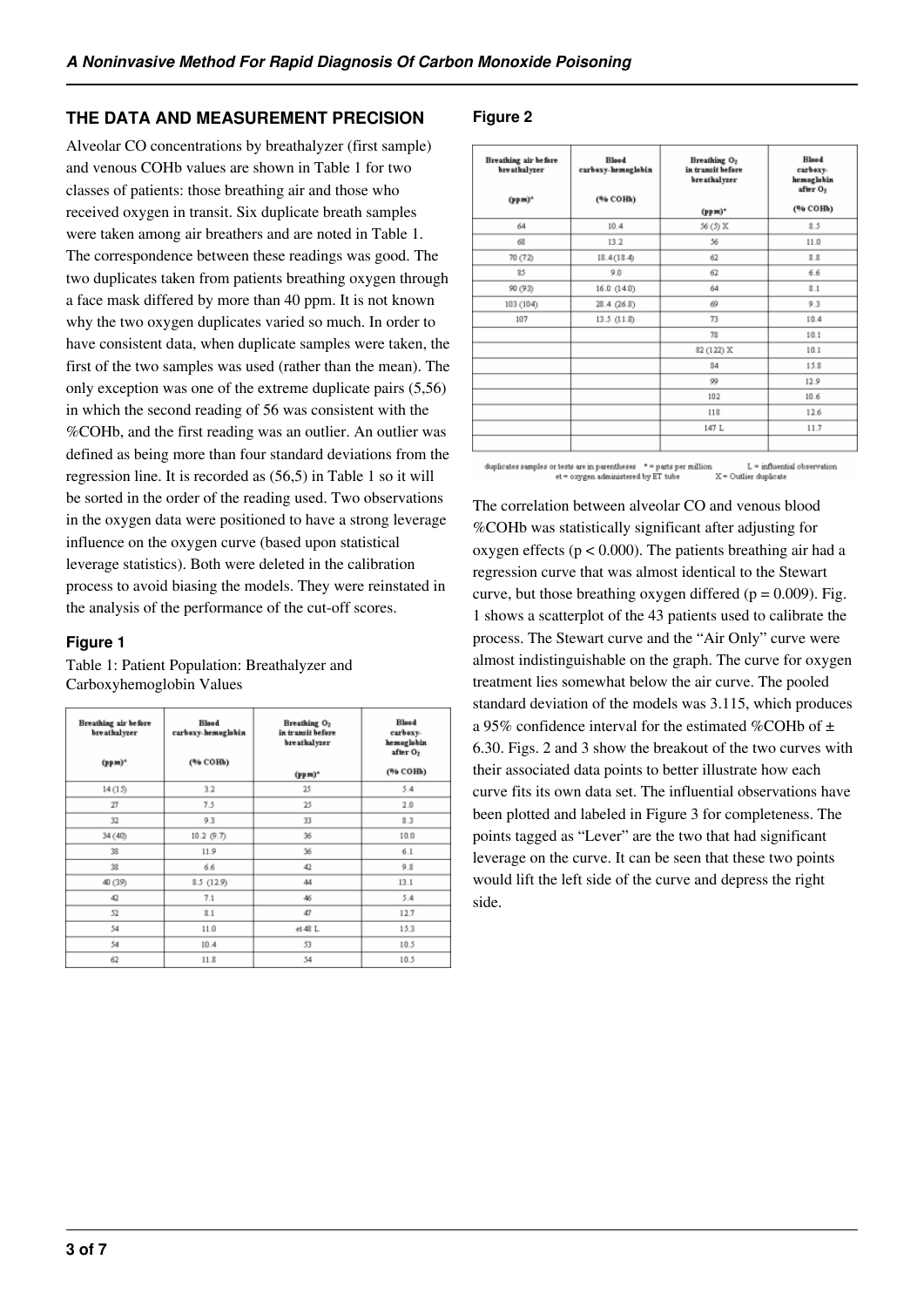#### **Figure 3**

Figure 1: Emergency setting, the 43 calibration patients. Carbon monoxide (parts per million) in breath versus venous carboxyhemoglobin (%). Calibration data from this study.



## **Figure 4**

Figure 2: Emergency setting, 19 patients breathing air before breathalyzer. Carbon monoxide (parts per million) in breath versus venous carboxyhemoglobin (%).



#### **Figure 5**

Figure 3: Emergency setting, 26 patients given oxygen in transit before breathalyzer. Carbon monoxide (parts per million) in breath versus venous carboxyhemoglobin (%). Influential observations included. Lever = Influential value that would leverage curves away from preponderance of data.



# **COMPARATIVE SUMMARY**

The equations for the various studies are summarized for easy comparison:

Breathing air

1. Stewart curve: COHb = 2.902 + 0.1549(CObreath)-0.001(CO-breath)2,

 $R-sq = 0.9965 \text{ CI} = \pm 0.5 \% \text{COHb}$  (theoretical)

2. Jarvis curve:  $COHb = 0.630 + 0.1600(CO-breath)$ ,

 $CI = \pm 1.6$  %COHb (laboratory)

3. Fife/Otto curve: COHb = 2.633 + 0.1531(CO-breath),

 $R-sq = 0.5384 \text{ CI} = \pm 6.3 \text{ %COHb (emergency setting)}$ 

Note that the slopes are all essentially the same; only the intercept of the Jarvis curve differs.

Breathing oxygen

4. Fife/Otto curve: COHb = 5.230 + 0.0713(CO-breath),

 $R-sq = 0.338 \text{ CI} = \pm 6.3 \text{ %COHb (emergency setting)}$ 

## **A SIMPLIFIED METHOD USING CUT-OFF SCORES**

The research reported above has established a preliminary empirical relationship between the breathalyzer readings and the %COHb determinations. There is a high probability that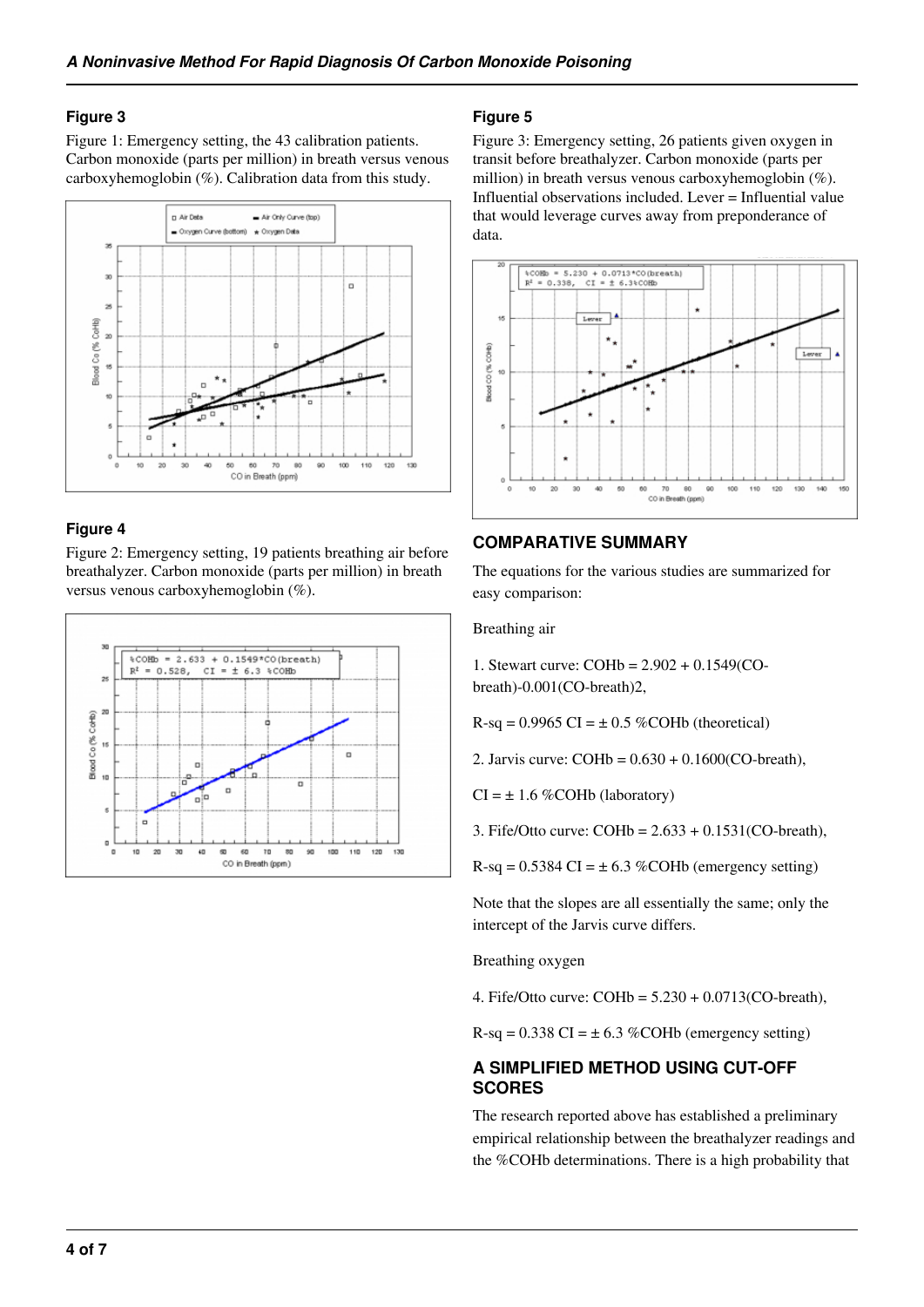the response curves are different for oxygen and air breathing during transit. Equations and curves, however, are not well suited for use in an emergency setting. Simple cutoff scores are superior if they provide sufficiently high reliability with low false positive and negative rates. This approach was pursued with each of the data sets (air and oxygen) without deleting influential observations.

In nonsmokers, COHb levels are usually considered elevated if they are above 3%; however, the %COHb of smokers can approach 9%. To facilitate analysis, the cut-off point between low and high risk patients was defined for the purpose of this study to be 10%COHb. Tabulations of the data determined that the best breathalyzer cut-off scores for patient classification were 53 for air and 43 for oxygen. Table 2 shows the tabulations and the statistics for each of the two data sets. A false positive is the classification of a person to be high risk when he is not; false negative is to classify a person as low risk when he is actually high risk.

## **Figure 6**

Table 2: Cut-off Score Performance

|                                                                                                                                                                                     | Air Cut-off Score, ppm |               |                                                                                    | Oxygen Cut-off Score, ppm |             |       |
|-------------------------------------------------------------------------------------------------------------------------------------------------------------------------------------|------------------------|---------------|------------------------------------------------------------------------------------|---------------------------|-------------|-------|
| % COHb                                                                                                                                                                              | Breath $\le$ 53        | Breath $> 53$ | Total                                                                              | Breath $\leq 43$          | Breath > 43 | Total |
| #10                                                                                                                                                                                 |                        |               | 8                                                                                  |                           |             | 12    |
| >10                                                                                                                                                                                 |                        |               | 11                                                                                 |                           | 14          | 14    |
| Total                                                                                                                                                                               |                        | 10            | 19                                                                                 |                           | 20          | 26    |
| <b>Statistics</b><br>Pearson Chi Square = $8.9266$ , p-value = $0.003$<br>% Correct = $16/19 = 84.2\%$<br>% False Negative = $2/9$ = 22.2%<br>$\%$ False Positive = $1/10$ = $10\%$ |                        |               | $9.1000$ , p-value = 0.003<br>$20/26 = 76.9%$<br>$0/6 = 0.0\%$<br>$6/20 = 30.00\%$ |                           |             |       |

## **DISCUSSION**

In this study, the breath CO concentration was compared with %COHb measured in venous blood samples drawn less than 10 minutes after the breath test. Because strong correlation between arterial and venous %COHb values has already been demonstrated (s), venous blood can be used; there is no need for arterial puncture. Animal studies have shown that CO binds directly to intracellular hemoproteins. COHb values indicate exposure to CO but do not correlate consistently with symptoms or prognosis  $(_{9})$ . This should also be true for exhaled CO.

Standard blood gas analyzers cannot be used to establish the diagnosis of CO poisoning because they measure pH and the partial pressures of O2 and CO2 and then calculate the hemoglobin O2 saturation from these values. By that method, oxygen saturation will appear to be normal even in the presence of significant CO poisoning. CO-oximeters, however, measure the absorbency of a sample hemolysate at four wave lengths, and can electronically calculate COHb,

total hemoglobin, methemoglobin, and the percent hemoglobin by solving four simultaneous equations using absorption coefficients stored in memory  $\binom{10}{10}$ . The cost of purchasing a CO-oximeter is highly variable but may exceed \$16,000 compared to about \$1400 for the portable breathalyzer, a difference of more than ten to one. COoximeters are not available in all U.S. hospitals. How many hospitals do not have the equipment needed to diagnose the most common cause of poisoning death in the United States is not known. Pulse oximetry cannot detect a decrease in hemoglobin saturation due to COHb  $_{(11)}$ . Not only are breathalyzers considerably less expensive and non invasive, they can be used by emergency medical personnel during transport to make an early diagnosis with a false negative rate of only 8% in this set of data.

Hand-held breath CO monitors contain an electrochemical CO sensor composed of sensing, counter, and reference electrodes separated by a thin layer of electrolyte. The gas diffusing to the sensing electrode reacts at the surface by oxidation, and the sensing electrode reacts with CO to create an electrical charge that is then measured and converted into a ppm reading. The reaction is  $CO + H2O CO2 + 2H + 2e$ . The Bedfont instrument has an organic filter that may prevent inaccuracies caused by other breath components such as alcohol or ketones, although these substances may still represent a source of false positive results that our study was not designed to evaluate. Also, the variation in our data may be caused in part by the difficulty in obtaining consistent alveolar breath samples in the emergency setting. It is possible that rapid, shallow breathing could decrease the accuracy of breath testing. In most emergency centers, circumstances for sample collection will be less than ideal, and similar variations should be anticipated in either hospital or field use. Some reduction in variation can also be expected as emergency medical technicians become more skilled in the measurement process.

Estimates of COHb based on breath tests must be calibrated over a wide range of readings to assess the relationships likely to be encountered in CO poisoning. Because our data were collected in an emergency setting, few repeat measurements could be taken. Our data conformed closely with the Stewart curve for air-breathing patients, but the reported precision of  $\pm$  0.5% COHb was not observed. Our data suggest that  $\pm 6.3\%$  COHb is a more likely norm in an emergency setting. The lower variability of the Jarvis data is probably because samples were taken from volunteers in a relaxed environment. The difference in the intercept value of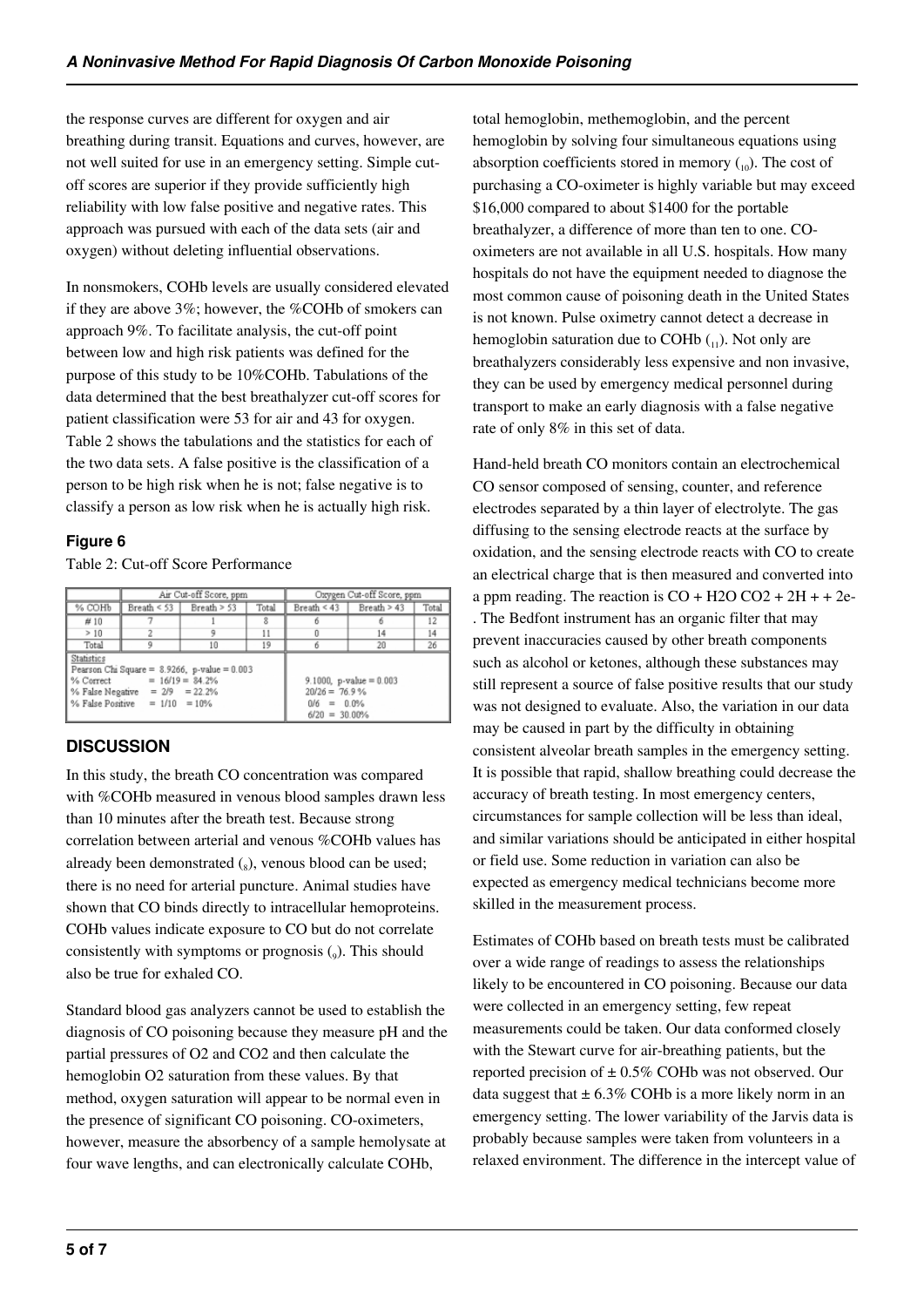the Jarvis equation may be related to instrument calibration because the slopes are essentially the same. Also, our data do not support the Jarvis finding that the CO in the second breath sample was uniformly greater than the first.

Inhaled CO readily diffuses across the alveolar-capillary membrane. The rate of CO off-gassing by the pulmonary capillary bed with respect to time is a function of many physiologic variables including alveolar ventilation, the partial pressures of oxygen and carbon dioxide in the alveolar gas, the pulmonary diffusing capacity, the rate of endogenous CO production, the partial pressure of carbon monoxide in the blood, and perhaps many other factors. This study was not designed to evaluate any of these variables since blood gases, cardiac output, ventilation perfusion ratios and other important physiologic parameters were not measured in the emergency setting. We did find strong evidence that patients breathing oxygen have a different response curve than those breathing air. This seems reasonable because if oxygen is effective in reducing the CO in the blood, each breath should be removing more CO. This effect will yield a higher breath CO ppm and shift the curve to the right. The effect seems to be proportional to the CO concentration in the blood and hence the difference between the two curves is greater at higher %COHb.

## **CONCLUSIONS**

In utilizing a screening device, the greatest danger lies in underestimating the %COHb because this could result in failure to appreciate the severity of poisoning. While our data conform well with the Stewart curve for air-breathing patients, a precision of  $\pm 6.3\%$  COHb is a more likely norm in an emergency setting. Our findings also suggest that there is a different relationship between patients breathing air and those breathing oxygen just before sampling. A cut-off score of 43 ppm for oxygen breathers and 53 ppm for air breathers may be used for rapid classification of "high risk" patients (patients whose COHb is likely to be 10% or higher) with a reliability of 77% for oxygen breathers and 84% for air breathers. The cut-off score performance compares

favorably with other screening studies, with an overall false negative rate of only 13.3 % (2 of 15) and a false positive rate of 23.3% (7 of 30). In addition, 23 of 25 patients (92%) with %COHb > 10% were correctly identified. These data indicate that portable breathalyzers can provide fast, inexpensive, and noninvasive estimates of the approximate concentration of blood COHb, facilitating diagnosis and treatment of CO poisoning.

Since this was a pilot study, project review suggests that precision could be increased with better written procedures, training of EM personnel, and the taking of duplicate samples on all patients. When a discrepancy of more than ( 10ppm exists between breathalyzer readings, a third breath sample should be taken to isolate the outlier value.

#### **References**

1. Cobb N, Etzel RA. Unintentional carbon monoxiderelated deaths in the United States, 1979 through 1988. JAMA 1991;266:659-63. 10%

2. Barret L, Danel V, Faure J. Carbon monoxide poisoning, a diagnosis frequently overlooked. J Toxicol Clin Toxicol 1985;23:309-13.

3. Stewart RD, Stewart RS, Stamm W, Seelen RP. Rapid estimation of carboxyhemoglobin level in fire fighters. JAMA 1976;235:390-2.

4. Hanika G. Gas chromatography measurement of carbon monoxide in exhaled air in the ppm area. Z Gesamte Hyg 1985;31:574-6.

5. Ringold A, Goldsmith JR, Helwig HL, Finn R, Schuette F. Estimating recent carbon monoxide exposures: a rapid method. Arch Environ Health 1962;5:308-18.

6. Kurt TL, Anderson RJ, Reed WG. Rapid estimation of carboxyhemoglobin by breath sampling in an emergency setting. Vet Hum Toxicol 1990;32:227-9.

7. Jarvis MJ, Belcher M, Vesey C, Hutchison DC. Low cost carbon monoxide monitors in smoking assessment. Thorax 1986;41:886-7.

8. Touger M, Gallagher EJ, Tyrell J. Relationship between venous and arterial carboxyhemoglobin levels in patients with suspected carbon monoxide poisoning. Ann Emerg Med 1995;25:481-3.

9. Piantadosi CA. Carbon monoxide, oxygen transport, and oxygen metabolism. J Hyperb Med 1987;2:27-44. 10. Collison HA, Rodkey FL, O'Neal JD. Determination of carbon monoxide in blood by gas chromatography. Clin Chem 1968;14:162-71.

11. Hampson NB. Pulse oximetry in severe carbon monoxide poisoning. Chest 1998;114:1036-41.